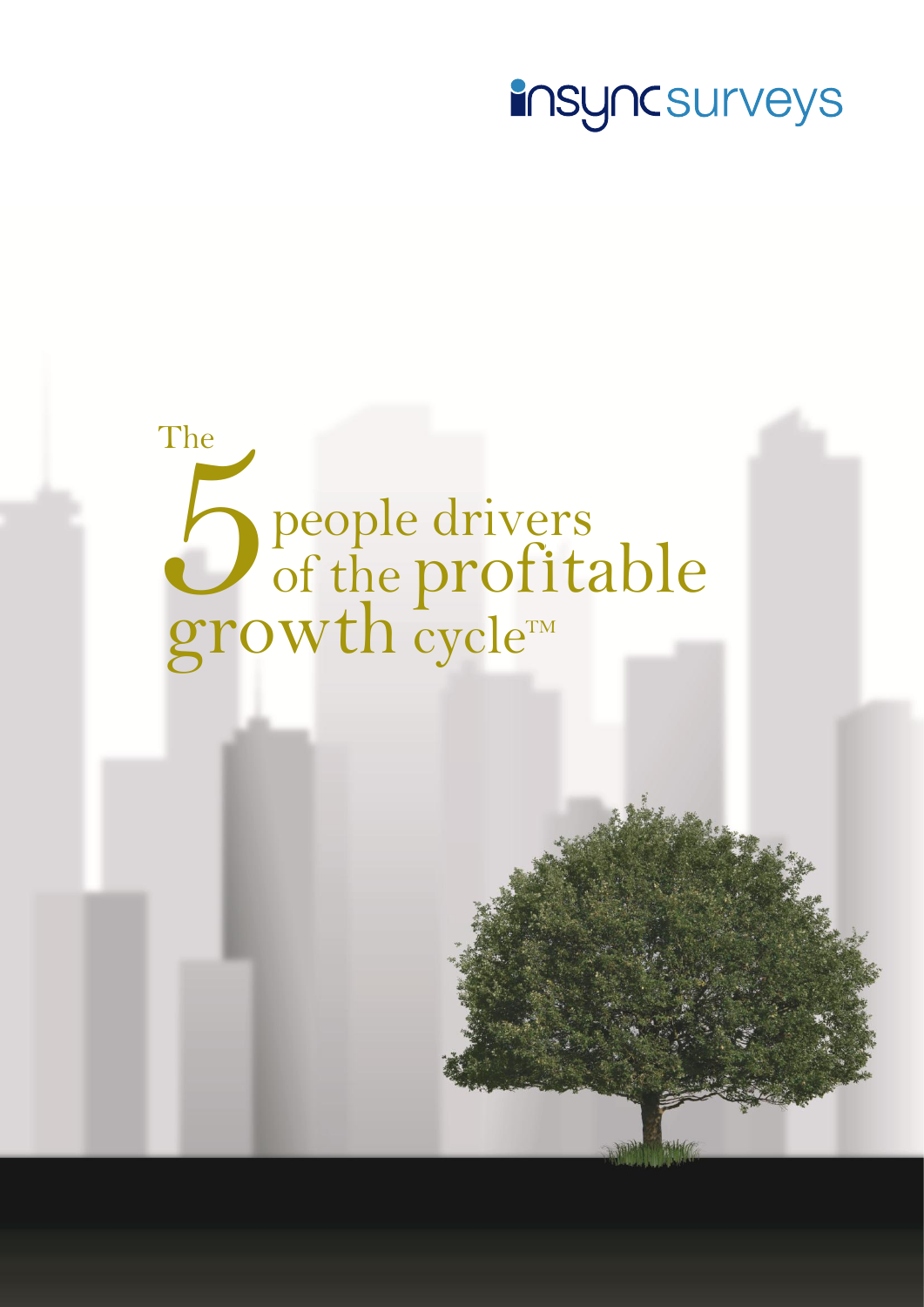## Executive summary

#### Growth challenges in the "new normal" environment

In the low growth global environment following the GFC, organisations are finding it increasingly difficult to achieve their financial goals. Although profitable growth is one of the top challenges facing businesses today, not many organisations are succeeding in driving both revenue and profit growth successfully. This paper explores why profitable growth is such a challenge and what organisations need to do to get back on the path of consistently achieving the profitable growth they desire.

The external challenges facing organisations are well understood. They include suppressed demand across much of the globe and new and increasing global competition. New low-cost, internet enabled business models are also disrupting many industries. Savvy customers with access to more suppliers and more information are demanding better value and this is forcing down profit margins in most industries.

This paper focuses on how organisations can achieve profitable growth through their people even in these difficult and challenging economic times. Most organisations say that their people are their greatest asset. But why do some organisations achieve so much more through their people than others? How does improving employee engagement impact customer engagement, productivity and innovation? And how are all these critical factors inter-related? This paper answers these and many related questions.

### Building a platform for profitable growth

Profitable growth starts with an organisation being well positioned to serve its customers and perform well relative to its competitors or peers.

Strong positioning provides a solid platform for growth. It depends on:

- Development of a compelling vision, strategy and business model that differentiates the organisation and that is appropriate to the competitive environment,
- Sourcing of appropriate capital and funding, and
- **Acquisition and development of the appropriate tangible and intangible assets.**

This paper starts with the premise that an organisation is reasonably well positioned in its market place, and that the key challenge is to execute and refine its positioning. For organisations that are reasonably well positioned to start with, applying the five people drivers of the Profitable Growth Cycle will not only help accelerate revenue and profit growth, but will also help constantly fine tune their market positioning so that their growth will be sustainable over the long term.

Well positioned organisations have a significant head start on their competitors and are much better placed in the race to achieve profitable growth. Organisations that are not well positioned would be best served by first conducting a strategic review to determine how best to reposition themselves to succeed in their markets. Once the repositioning work has been done, those organisations that adopt the five people drivers of the Profitable Growth Cycle will do far better than those that don't.

### High growth organisations think and act differently

We developed Insync Surveys' Profitable Growth Cycle™ by referencing numerous research studies into this topic, the most important of which have been included in Appendices C and D. We also applied the practical lessons learnt from conducting almost 500 customer surveys and over 500 employee surveys over the last 5 years.

The Profitable Growth Cycle is a framework for understanding the inter-relationships between employee engagement, customer engagement, and productivity and innovation, and how these factors can be leveraged to drive profitable growth.

High growth organisations (HGOs) understand that achieving profitable growth starts with investment in their employees. This leads to employee engagement and retention, which leads to customer focus and engagement, which in turn leads to customer loyalty and advocacy. Customer loyalty and advocacy enable an organisation to maintain and grow its revenue base which is a critical component of profitable growth. Employee engagement and retention, and customer focus and engagement, both lead to productivity gains and innovation, which also lead to profitable growth.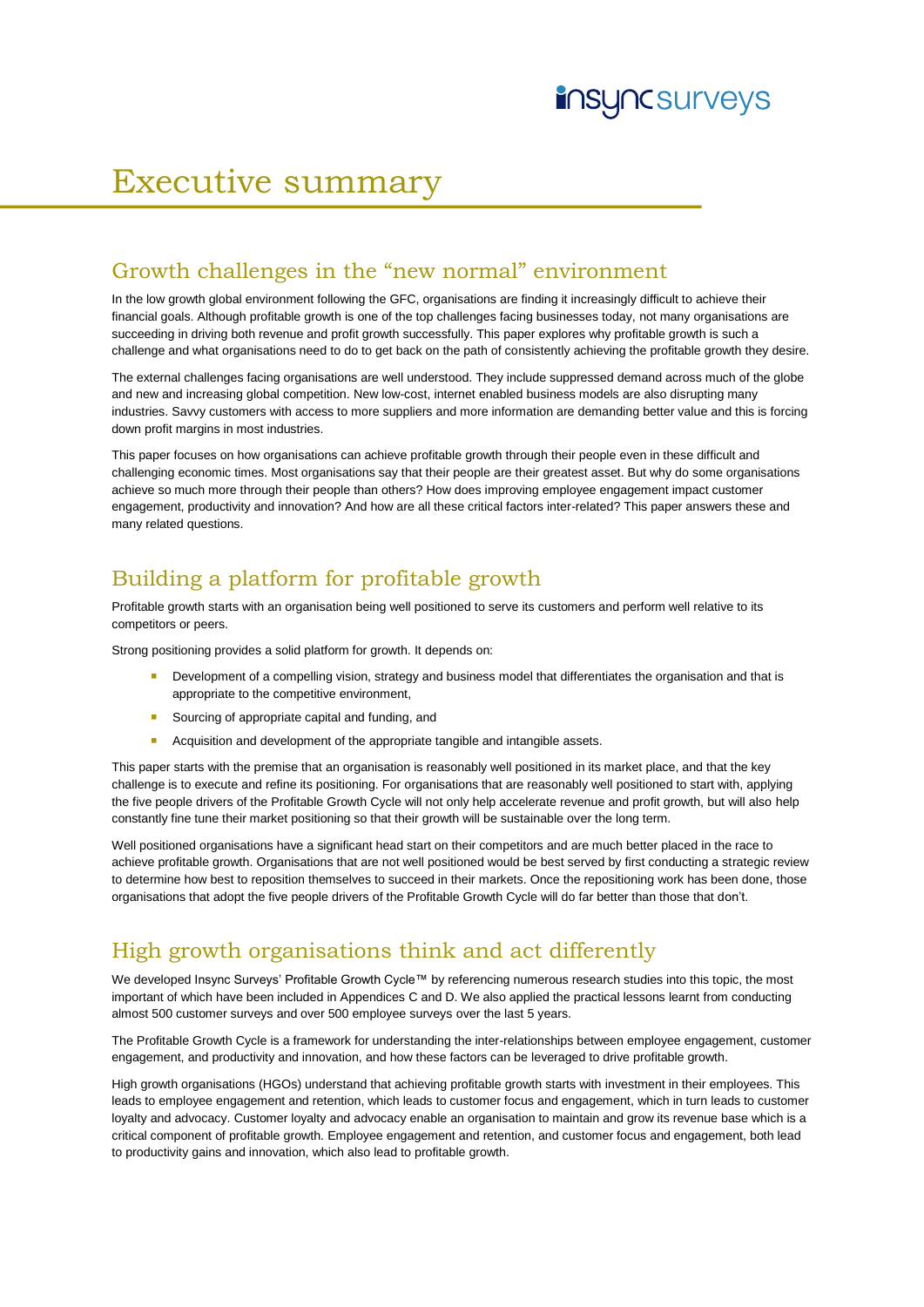

In summary, the framework outlines how the five factors inter-relate to drive and enable a virtuous cycle of profitable growth for an organisation.



**Driver 1: Employee empowerment and support** refers to the need for clear direction and expectations, and the development and support of employees to enable them to do their jobs well. This leads to:

**Driver 2: Employee engagement and retention**. Motivated, focussed and experienced employees are more likely to stay with an organisation and apply discretionary effort which leads to drivers 3 and 4.

**Driver 3: Customer focus and engagement**. Engaged and longer serving employees build strong customer relationships and ensure robust systems are implemented to meet customer needs. This leads to both drivers 4 and 5.

**Driver 4: Productivity and innovation**. Productive employees and lower recruitment and induction costs enable competitive pricing and innovation which underpin sustainable profit margins.

**Driver 5: Customer loyalty and advocacy**. By keeping existing customers and utilising referrals to win new customers, an organisation is able to maintain and grow a strong revenue base.

> *"Your employees won't look after your customers, unless you look after your employees."*

Profitable growth is the outcome from customer loyalty and advocacy (driver 5) on the one hand, and productivity gains and innovation (driver 4) on the other. Profitable growth is a crucial component of a virtuous cycle that enables continued investment in employee empowerment and support, and thereby reinforces and strengthens the other drivers of the Profitable Growth Cycle. Profitable growth also provides the required return or dividend flow to the owners of the business. In certain cases, confidence in the organisation's growth record and opportunities will promote additional investment from the owners if required to accelerate the organisation's growth trajectory.

High growth organisations create a virtuous cycle that continues to build on itself over time. These organisations understand the inter-relationships in the cycle and in particular that great customer outcomes are achieved as a result of highly engaged, empowered and well supported employees. Conversely, organisations that don't understand or buy into the importance of these inter-relationships will find that their efforts are continually frustrated. These organisations are less likely to invest their time and resources appropriately and face a real risk of being caught in a downwards spiral.

Overlaying the whole Profitable Growth Cycle is the need for authentic leadership that buys into the principles set out in this paper, starting with empowering and supporting their employees. The organisation's CEO and leadership team will need to be united in their commitment. They need to embed all elements of the Profitable Growth Cycle into their organisational culture and DNA until it becomes its way of life. As they model and continually reinforce all the elements of the cycle, momentum will build and profitable growth will become a reality.